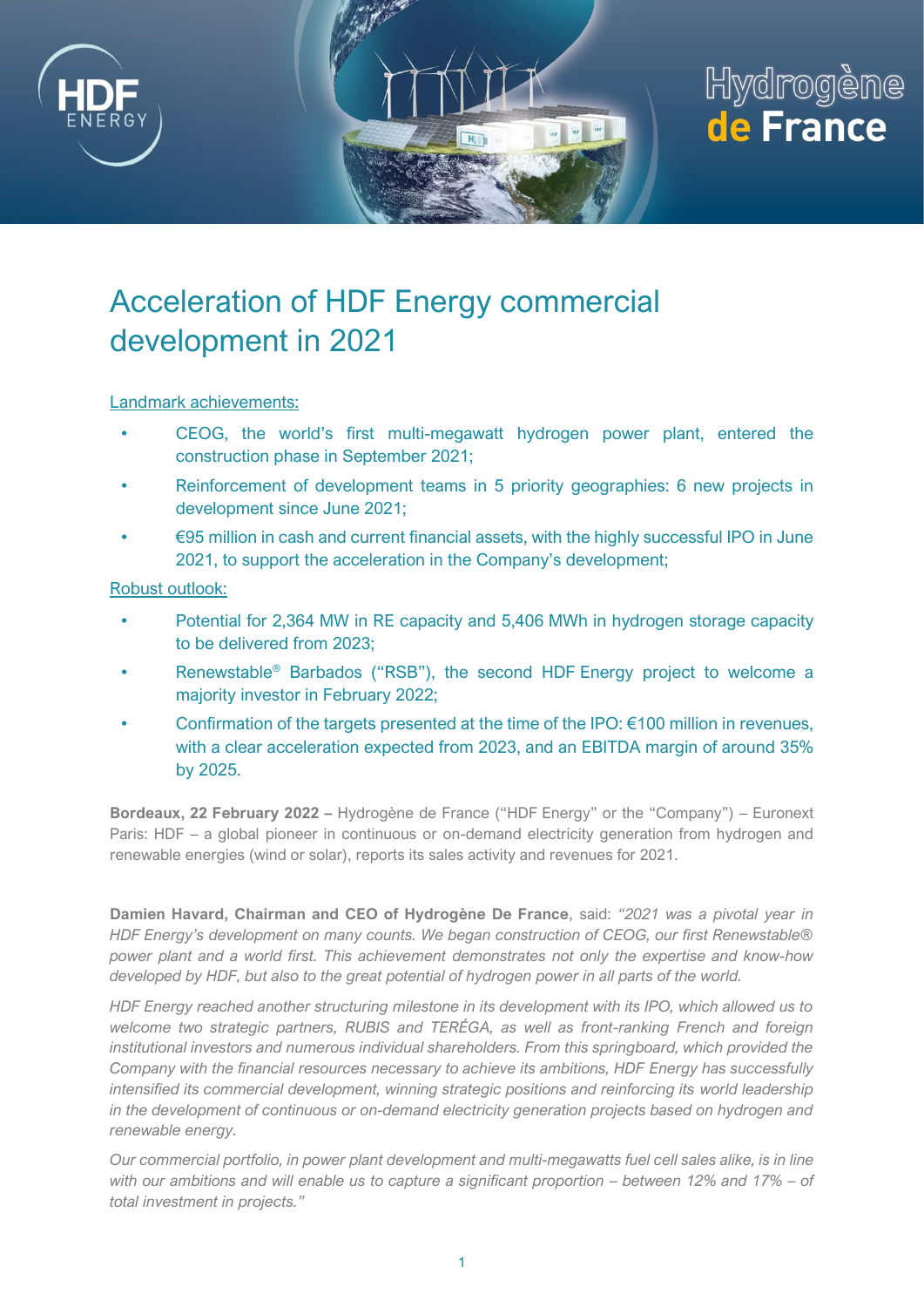#### **An extensive project portfolio, including 17 power plants under development and 1 under construction**

HDF Energy is entirely focused on extending the project portfolio and moving each project through its major development phases (prospecting, development and construction). The pipeline is a leading indicator of the value to be created by the Company in the coming years. Each project is associated with the sale of high-power fuel cells, the key technology for clean, non-intermittent electricity generation developed by HDF Energy.

The table below lists all projects initiated and developed by HDF Energy, broken down by geography and stage of maturity, with the power to be installed.

|                           | <b>Construction</b>    |                       | <b>Development</b>     |                       | <b>Prospect</b>        |                       |
|---------------------------|------------------------|-----------------------|------------------------|-----------------------|------------------------|-----------------------|
|                           | <b>MW</b><br>of plants | <b>MWh</b><br>storage | <b>MW</b><br>of plants | <b>MWh</b><br>storage | <b>MW</b><br>of plants | <b>MWh</b><br>storage |
| <b>EMEA</b>               | 55                     | 128                   | 172                    | 400                   | 165                    | 352                   |
| Latin America & Caribbean |                        |                       | 213                    | 566                   | 410                    | 1,192                 |
| Asia                      |                        |                       | 91                     | 159                   | 358                    | 577                   |
| Southern Africa           |                        |                       | 84                     | 230                   | 741                    | 1,662                 |
| Indian Ocean              |                        |                       | 31                     | 74                    | 44                     | 106                   |
| <b>Total</b>              | 55                     | 128                   | 591                    | 1,429                 | 1,718                  | 3,849                 |

Over the year, HDF Energy entered the construction phase of Centrale Électrique de l'Ouest Guyanais (CEOG), the French Guiana Electric Power Plant. CEOG is the world's first multi-megawatt hydrogen power plant and the world's largest project for green hydrogen storage of intermittent renewable energy (128 MWh of energy stored). It will produce fully renewable, stable and dispatchable power to supply the equivalent of 10,000 homes in French Guiana day and night, all year round, more cheaply than the area's existing diesel power plants, but without greenhouse gas emissions, fine particles, noise or fumes.

With total funding of €170 million, CEOG consists of a solar park, plus massive hydrogen long-term energy storage capacity coupled with short-term battery storage. Its production, injected into the EDF electricity grid, is guaranteed by a 25-year PPA.

Since June 2021, a further 6 projects have entered the development phase, bringing the project portfolio to a cumulative 591 MW in electricity generation and 1,429 MWh in energy storage capacity.

#### **2021 revenues in line with the business plan**

As a reminder, HDF Energy's project development revenues are recognised on a percentage-ofcompletion basis, based on the costs actually incurred over a given period, and may fluctuate depending on the development phase of the various projects. However, the value created is only recognised once a majority shareholder has acquired a stake in the project company.

Similarly, the supply of fuel cells only contributes to the Company's revenues when the cells are actually delivered, bearing in mind that manufacturing may be spread over a year or more and sales contracts include payment milestones.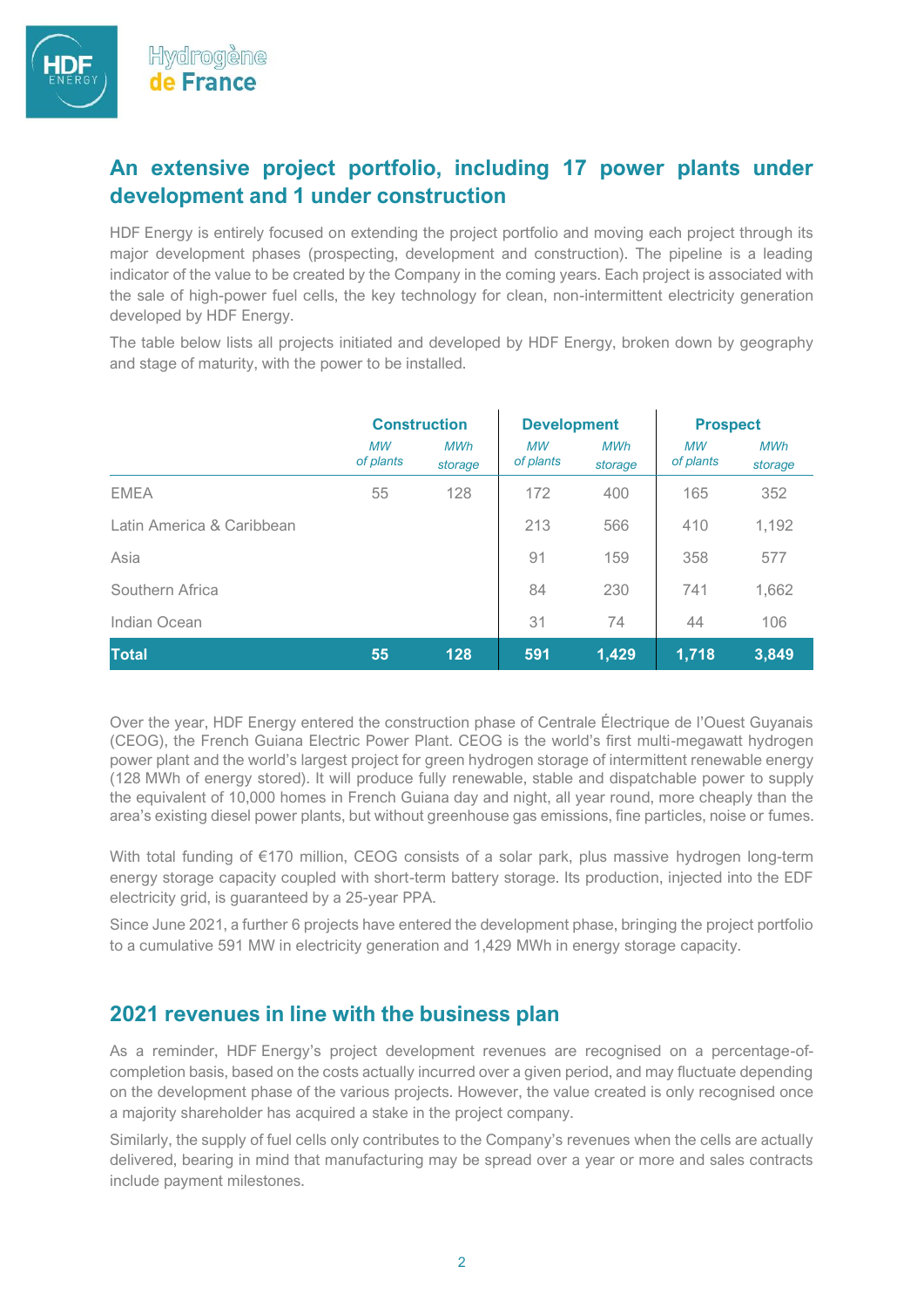

Hvdrogène de France

On that basis, Hydrogène de France recorded revenues of €885 thousand in 2021, compared with €1,936 thousand in the previous year. As in the previous three years, revenues mainly comprise sums recognised in respect of the project development and project management assistance contract with CEOG, which has been accounted for using the equity method since the end of July 2018, plus a bonus relating to the decision to launch the construction of the power plant. The CEOG project, which has now entered the construction phase, accordingly generated reduced revenues in 2021.

For information, advance payments received but not recognised as revenues in 2021 amount to €2.1 million, of which €2.0 million relating to the CEOG fuel cell supply contracts. No advance payments were received but not recognised as revenues in 2020.

In view of its business and the revenue recognition principles laid down in IFRS 15, HDF Energy believes that revenues will not be a relevant indicator for assessing the Company's development over the coming years. It does not anticipate a significant acceleration in revenues before 2023.

In the coming years, HDF Energy's value creation will stem primarily from the development of stable and renewable electricity generation projects. The Company estimates that it will be able to generate revenues representing between 12% and 17% of a project's capex during the development and construction phases, including development services and the supply of fuel cells during the power plant construction phase.

### **Financial structure greatly strengthened by the success of the IPO**

In June last year, the Company raised a net amount of  $\epsilon$ 104 million<sup>1</sup> from the issue of new shares as part of its IPO on Euronext Paris.

At 31 December 2021, cash and financial assets amounted to €95 million, plus €4 million in restricted cash (non-current financial assets) tied up in the CEOG project. That guarantees the Company the financial resources necessary to continue its development and significantly accelerate its commercial rollout.

#### **Implementation of the development plan**

HDF Energy has, for several years, taken a considerable lead in the development of hydrogen power projects. The Company plans to capitalise on its pioneering position to become a global reference player in the development of continuous or on-demand power plants based on hydrogen and renewable energies (wind or solar).

In the second half of 2021, HDF Energy substantially reinforced its development teams in each of the Company's five priority geographies (EMEA, Latin America & Caribbean, Asia, Southern Africa and Oceania). With a dedicated team of 23 talents experienced in the development of large-scale electricity generation projects and major strategic project development partnerships concluded with its two industrial shareholders, RUBIS and TERÉGA, HDF Energy is rapidly increasing the number of opportunities identified (50 projects to date, all stages combined) and ensuring optimal project development.

The Company recently took a further step in the development of Renewstable® plants with the entry of a majority investor in the Renewstable® Barbados project. RSB, the Caribbean's largest hydrogen project, will supply clean, resilient, stable and competitive baseload electricity 24/7 to 16,000 residents. Using only the sun as its primary source of electricity (50 MW of solar energy), RSB combines 128 MWh of green hydrogen and battery storage to deliver a continuous output of power, day and night.

<sup>&</sup>lt;sup>1</sup> Excluding bond conversions and transaction-related fees